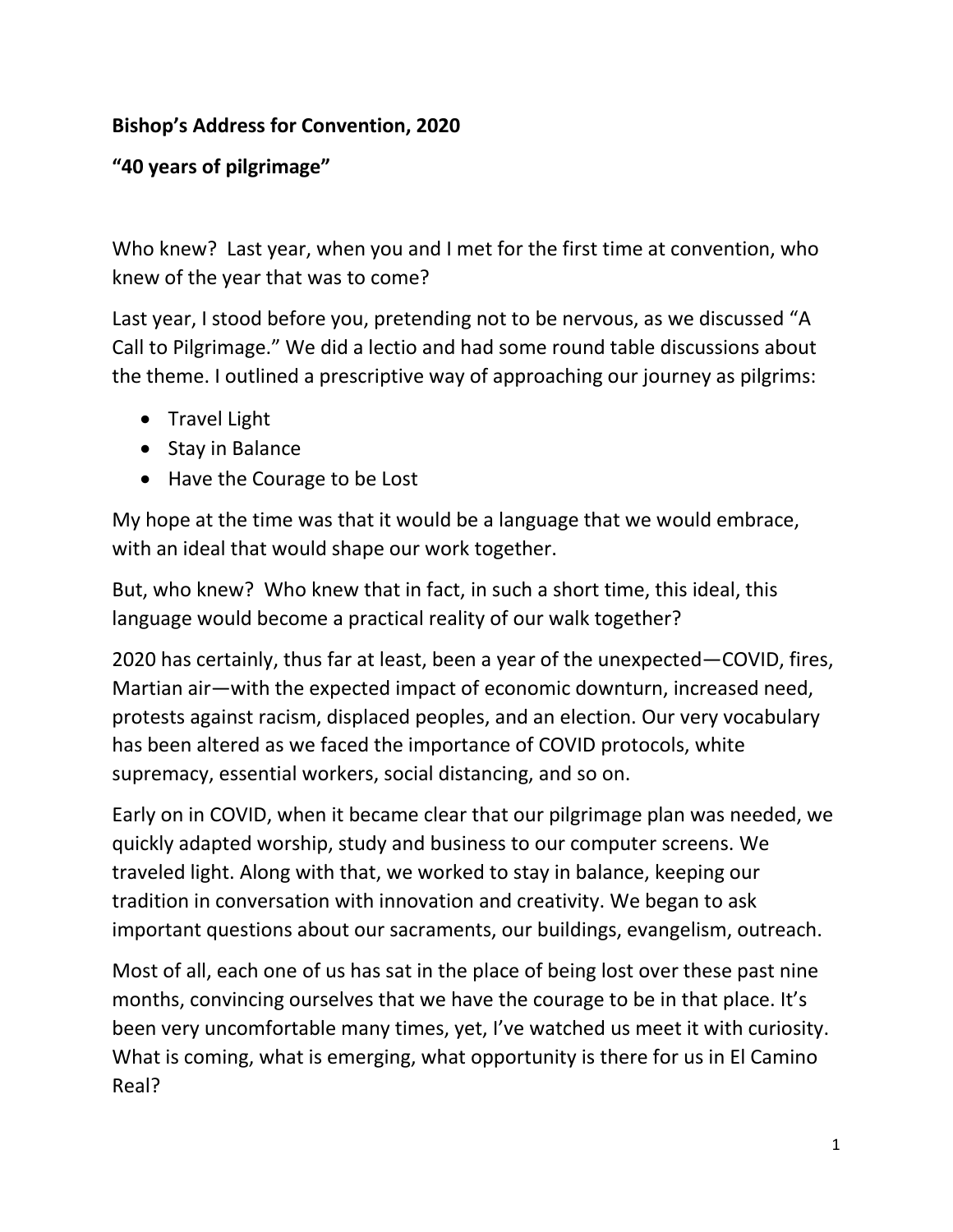In our twice monthly clergy meetings, something that has surfaced frequently is the importance of holding the question. The gift that we have been given is the opportunity to ask the curious question, and not move too quickly to the answer—to ask questions that begin with "What if?" or "I wonder if?" and to approach our discomfort from the place of creativity.

This is in keeping with the general character of our diocese. As I looked back through the [Brown Book](https://www.realepiscopal.org/wp-content/uploads/2014/11/Hist-ECRHistory1980.pdf) that documents the story of how we became a diocese 40 years ago, it is clear that the discussion wasn't merely about function or convenience. There is much in there, if you haven't read it yet, about being curious and imagining the pilgrimage that would unfold in the Episcopal Diocese of El Camino Real.

The questions came before the establishment of the diocese. They were summarized in a statement of priorities yet read as hopes and yearnings. This is what you said then about your hopes for El Camino Real:

"A body that is small enough to allow us to discuss, decide about, and initiate ministry for and among the people of God… a bishop viable and present to us in a unique way… care, involvement, and mutual support between congregations in a smaller diocesan unit… a family with close acquaintance…local effort to be regarded as the program of the whole diocese… conventions, meetings, and events not identified with a single church or headquarters, but mobile, bringing visibility and responsibility to all parts of the diocese… emerging church forms can be contained only in new and flexible wine skins… forms that flex with the flow and express a pilgrim people not poured into concrete cathedrals… a people on the way, the King's Highway." *[Brown Book,](https://www.realepiscopal.org/wp-content/uploads/2014/11/Hist-ECRHistory1980.pdf) page 6.*

These hopes, this curiosity that was expressed 40 years ago is indeed who we are now: local, mobile, emerging, flexible, a body small enough, yet large enough.

It doesn't matter much whether it is time of COVID or ordinary time, this is our identity as a diocese. Of course, the phrase, "A bishop viable and present to us in a unique way," in my book, didn't mean on-screen. But who knew? And, after all, I did buy a purple camp chair that I carry in my car, just in case I get to see you.

On another page of the *Brown Book*, I found an organizational chart for the diocese. This intrigued me, because, if you look at it, it has the simplest structure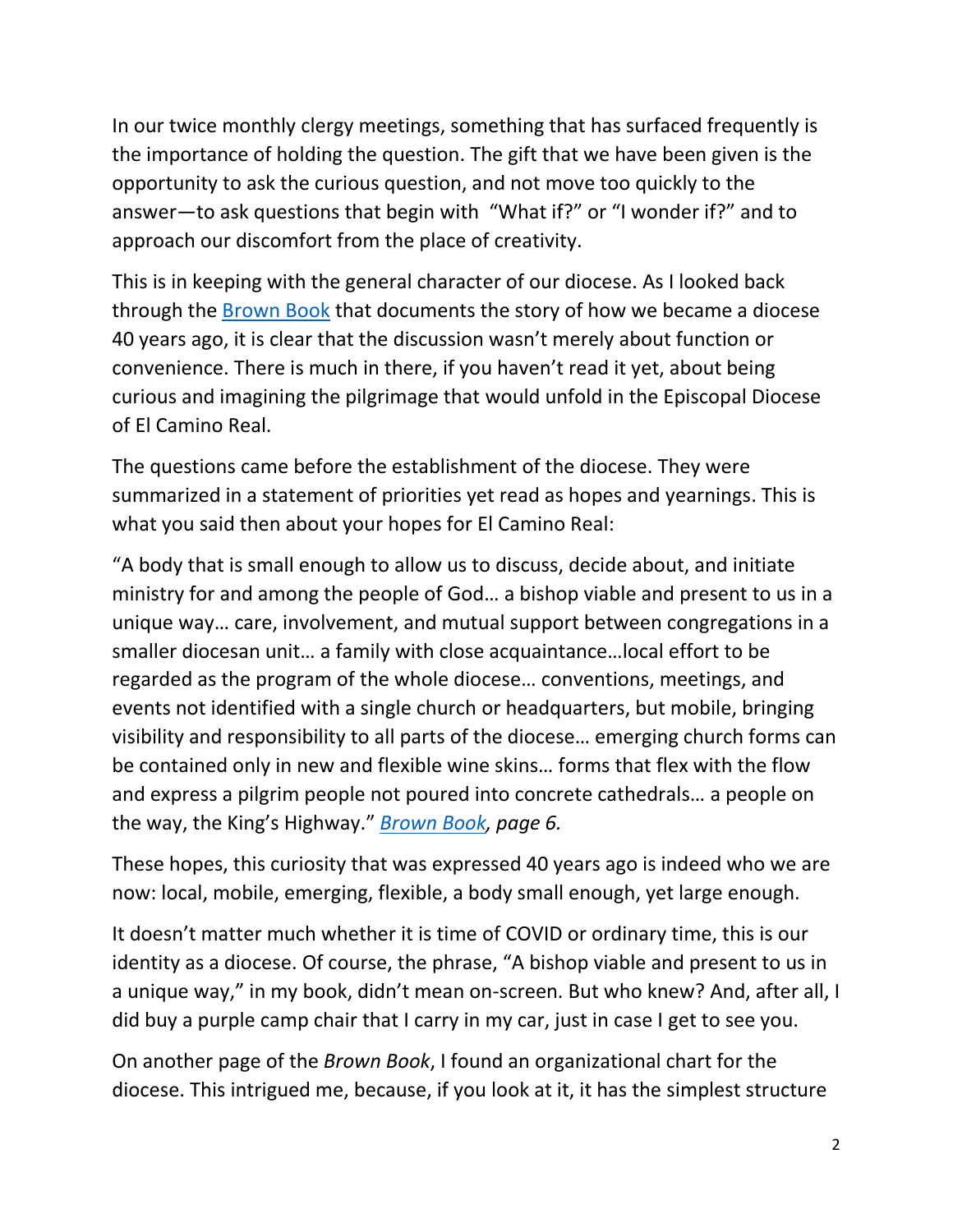needed for a diocese: The Standing Committee, the Commission on Ministry, the Bishop, Parishes and Clergy. The only other box was one labeled "Ad-hoc task forces."

The reason this is interesting is that ad hoc task forces exist when circumstances are shifting, and we have to adapt to meet the needs of our time. This happened to us this year, and you'll hear more from a couple of groups during this convention.

Early on this year, I met with a small group to discuss putting together our very own School for Ministry—a local, bilingual formation program for lay and ordained leadership development. Another group that emerged was a Phase II team of seven people, originally designed to help us to deal with the everchanging protocols around COVID (at one point hourly changes as you may remember). Emerging Communities became a team—a world-wide team—that meets monthly to envision creative ways of meeting the spiritual needs of those we do not yet know and to prepare for being New Church.

The Liturgy Commission was quickly expanded to be multi-cultural and varied in its membership. I formed a Think Tank to discuss sacramental and theological questions that are emerging due to being online. There is a group that meets weekly to create a unique approach for our diocese with questions around race, and you'll hear from them later today.

None of these Ad Hoc Tasks Forces have acronyms, they all meet on Zoom, yet they have purpose and meet—some weekly, some monthly, some as needed. Their work is adaptable and nimble.

There have been other additions and changes this year—all of them necessary and most of them expected. Kelsey Davis left to go back east and be closer to Heather's family; Mary Beth Powell retired, and Kirstin Nielsen arrived to take her place among us; Lisa Bennett who worked with Fund Development is leaving to move to the San Juan Islands; Canon Jesus Reyes began working part-time for the Diocese this fall.

I know this has not been an easy year for any of us. I am a person who loves to be among you, to learn and teach, to engage and to love. I love being mobile.